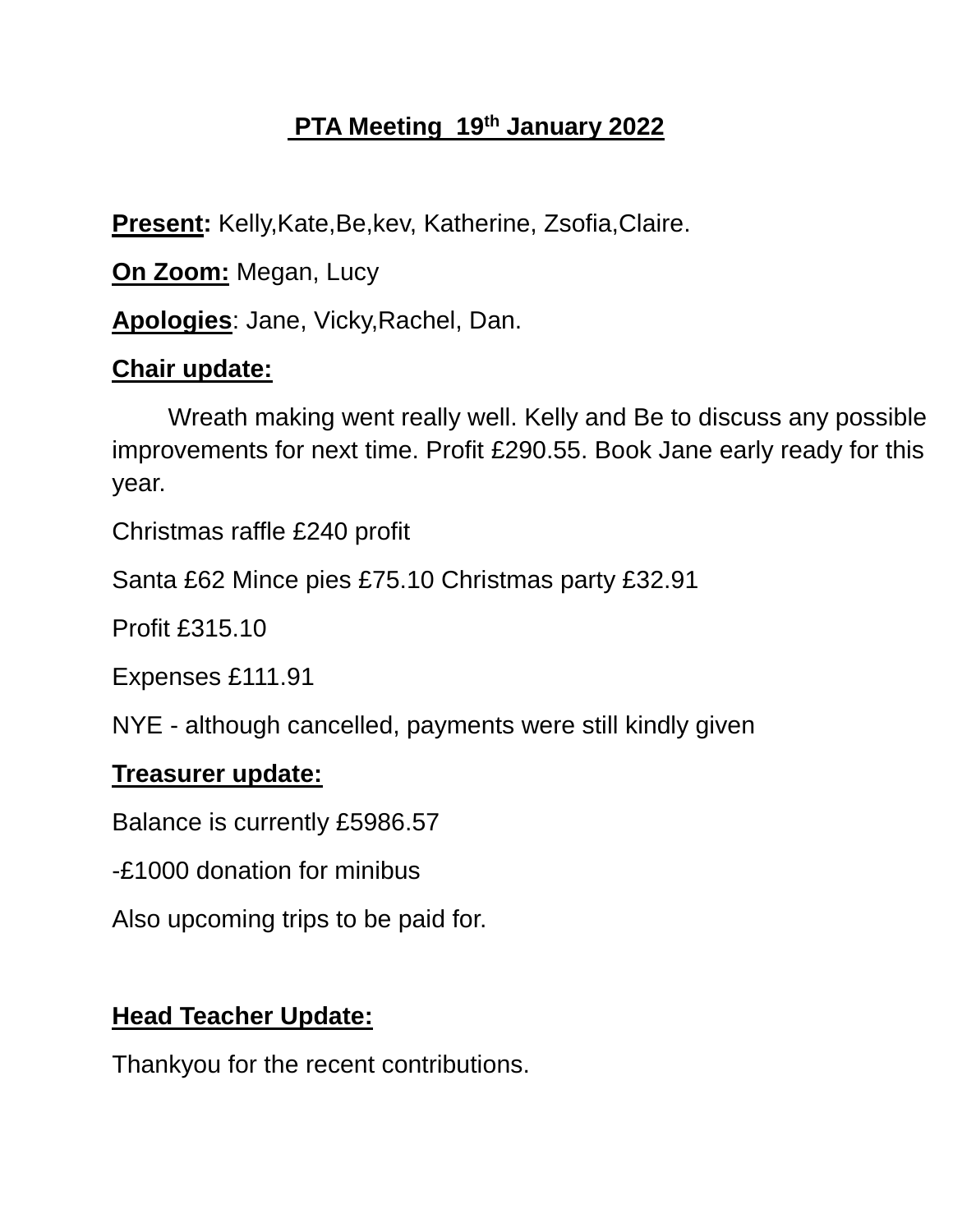Father christmas, Party, raffle and mince pies made a good ending to last term.

We have made a good start to this term.

Upcoming trips- Corinium museum for the Swans

Stratford Upon Avon for the Cygnets.

There has been a drop in contributions from parents recently.

Request for £275 for each coach for forthcoming trips.

Focus on developing the school site. Working party needed for Feb halfterm to renovate/tidy up the wildlife garden.

School are currently working with an architect to establish how to make the best of the block behind swans classroom. Working on a 2yr, 5yr and 10yr plan.

Megan asked if we can plan a day in November for a christmas Jumper swap. Children pay £1

Megan and Kev to meet with Caroline wednesday 26<sup>th</sup> January 10 am to looks at funds.

### **Minutes from last meeting/Future events**

School AGM Thursday 7<sup>th</sup> April- Movie for children to watch while parents attend.

Easter raffle April 1st

Earth Day April 22nd

Eurovision May 14th

Queens Jubliee June 2nd-5th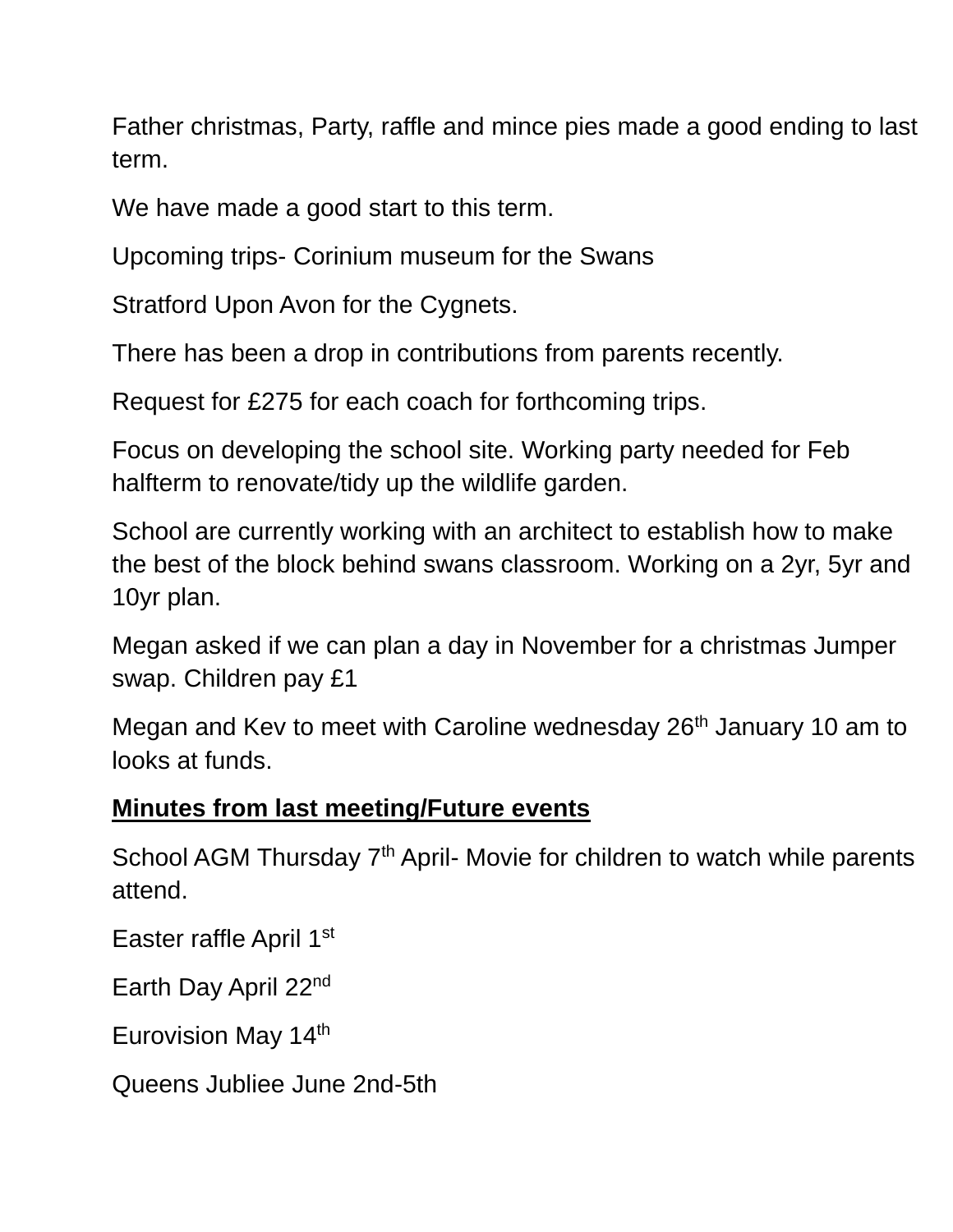Fete June 11th

Marathon July 6th

**Mathchbox game**- sponsor 10p per item or per box. £5-50 items £5 x 50  $=$ £250

Cost of matchboxes £9

Let parents know in newsletter Jan 27<sup>th</sup>

Give out boxes 3rd/4th Feb along with rules and sponsor forms.

Two weeks to fill boxes and return to school.

Kelly, Katherine & Claire to check contents and declare winners Friday 18th .

Prizes for most items in box and most unusal item. Swans and Cygnets.

**Games night**-Feb/March- Adults only.

Could co ordinate with chippy van or Hungarian street food guy.

**Easter hamper**- donations from parents and also ask businesses - Lechlade.

**Earth Day**- Zsofia will present a plan at the next meeting. Probably seperate activities for Swans and Cygnets.

**Eurovision** -Can we stream live in VH and charge for only for food? Kate said she will find out.

Adults only

Pick a country and food from that nation. Discussed if people bring dishes or if we put on nibbles only, olives, cheeses ect.

Food to be disscussed further at next meeting.